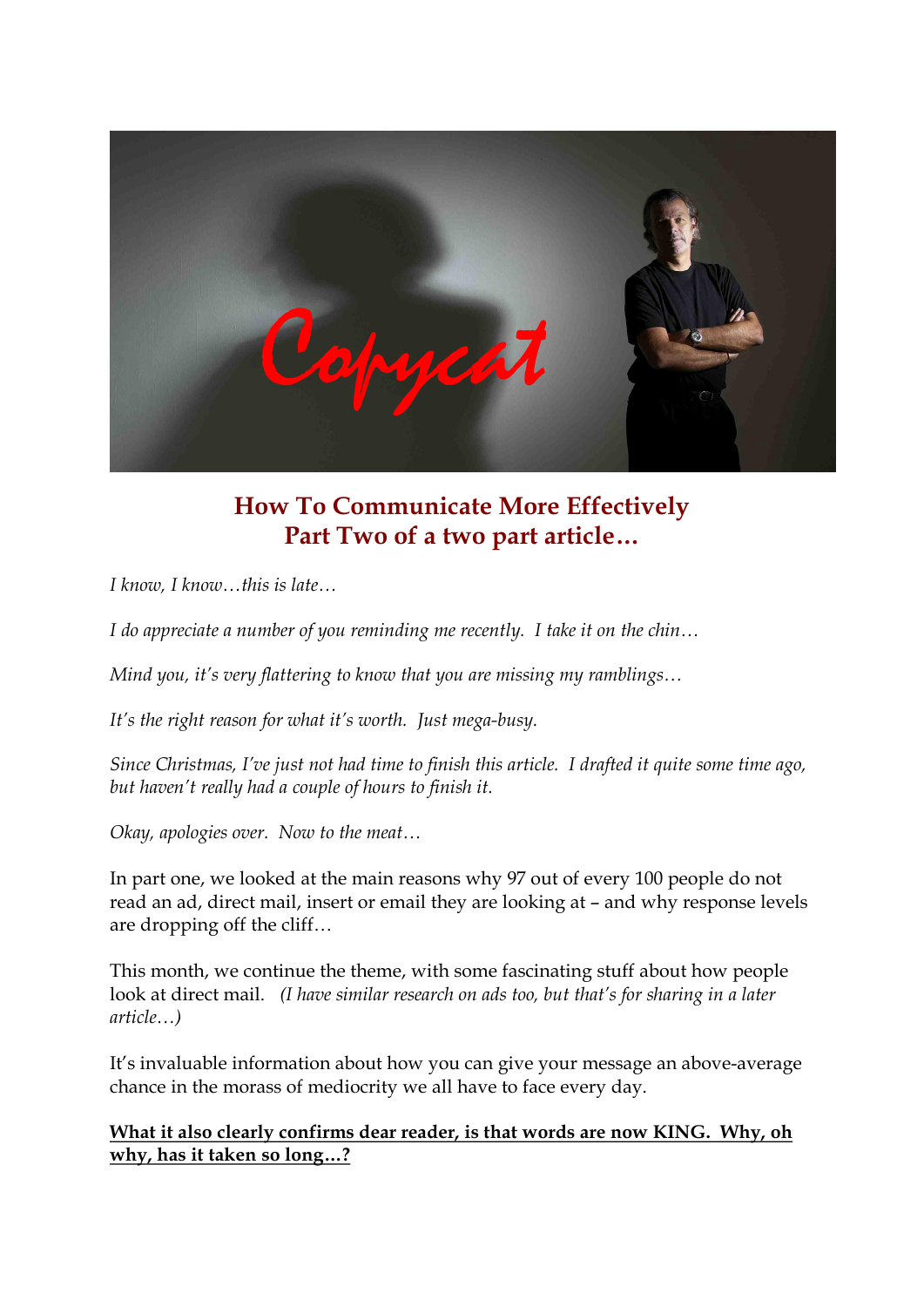Yes folks, finally, the research you are about to read, undertaken by forward thinking individuals in scientific, analytical and controlled tests, confirms without a shadow of a doubt, that in these exceptionally tough times, the humble copywriter is now the most important person in the whole communications process.

Don't believe me? Read on …

In 1986 at the unforgettable International Direct Marketing Symposium in Montreux, Switzerland, Professor Siegfried Vogele, Dean of the Institute for Direct Marketing in Munich, West Germany, delivered an unbelievable session that all present will never forget.

It was a live demonstration during which he shared some incredible research he had been running, regarding eye cameras.

Eye-cameras had been used worldwide for a number of years to study reading habits and patterns. But Professor Vogele added loads of significant refinements that, for the first time, provided scientific evidence of how typical recipients look at and read direct mail packs.

The research is now 20 years old. But don't let that put you off. The findings are as relevant today, as they were then. More so, actually.

The only reason that any meaningful stuff hasn't been done since then, is basically that no one cares anymore. Only a handful of people seem to care in our business and most of them will be retiring soon...<br>What a state of affairs...

# **(a) Envelopes**

Not surprisingly, the front of the envelope got first attention in 70-80% of the cases.

Recipients looked at their name in the address, then quickly read the message or any pictures near the address. Then they looked at the return address in the upper left corner (this is a mainland Europe and U.S. thing, rarely used in the UK. Perhaps we should start…).

They then looked across the envelope to the stamps, or postage indicia before the envelope is turned over for opening.

All of this took a couple of seconds.

Once the envelope was turned over, the eyes immediately looked at the upper left, and checked out any pictures or copy that might be there. They then jumped to the upper right as the envelope was opened. Most envelopes, predictably, are opened from right to left and the eyes follow the finger or letter opener.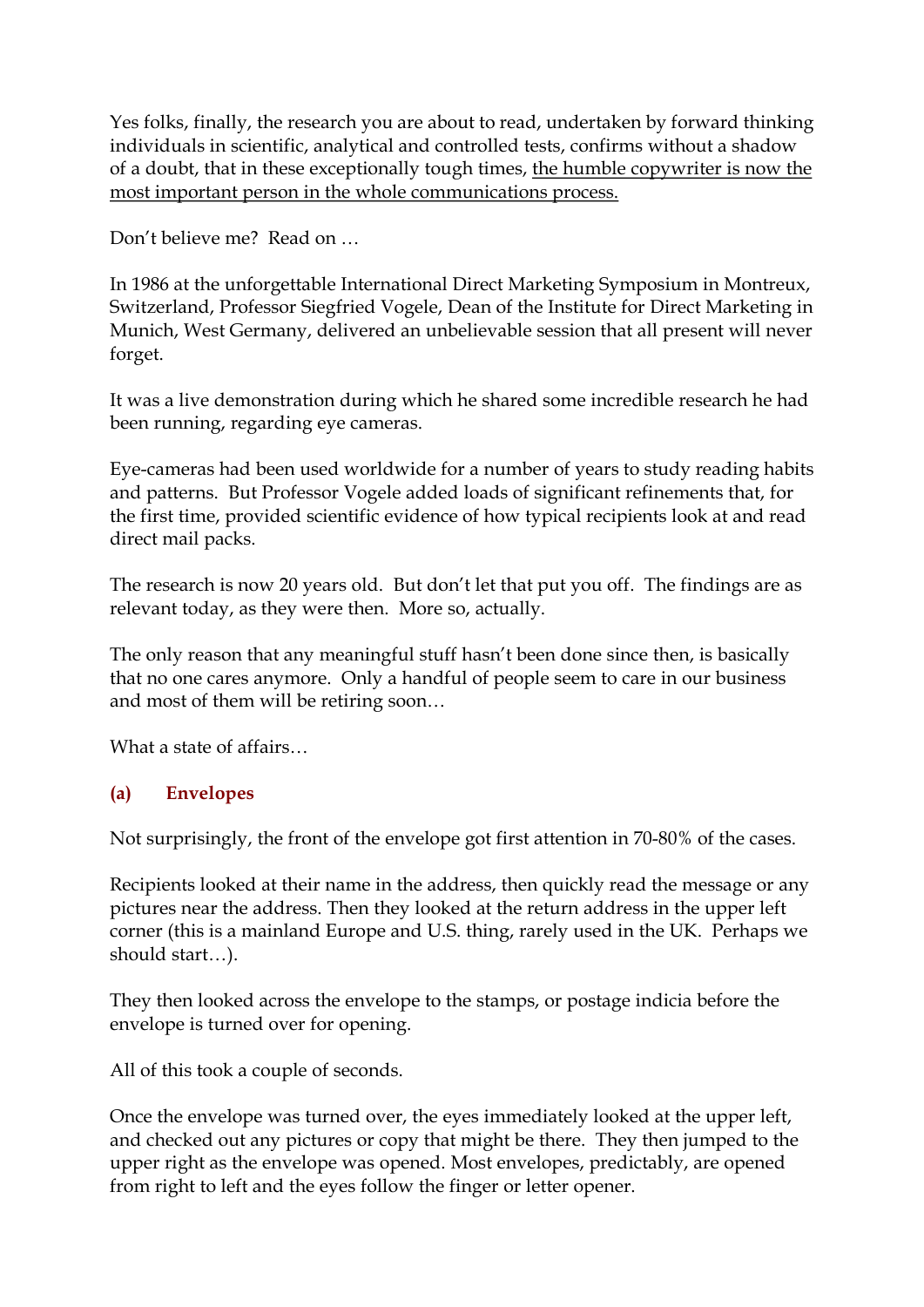Studies showed that only seven seconds was devoted to the envelope, including the removal of all the elements. And here's an interesting snippet. Since most of the seven seconds was spent on the back of the envelope as it was being opened, back-ofthe-envelope messages should logically offer greater selling opportunities.

But how many envelopes sent out today, are printed reverse as well? I bet it isn't as high as 15%. The main reason – cost. But, as we know, it's not what it costs, it's what it delivers…

*Oh, for a quid every time I've had to say that…*

Show these facts to your pin-stripe who always wants everything as cheap as chips and let me know how you get on…

Overall, the average time spent in reviewing the envelope contents was 11 seconds.

*Remember, this was 1986. I have some up to date conversions for all elements at the end of this article …*

# **(b) The Letter**

The eye-camera studies pretty much confirmed what had previously been known about how people read direct mail letters.

They showed that readers started at the top of the letter, going first to their name in the address and salutation (if the letter is personalised) and then proceeded to the end of the letter to discover, through the signature, who is writing to them.

They took in the P.S. at the same time. (As I have shared with you before, tests confirm that nearly 8 out of 10 read the P.S. before they start reading the body copy.)

This confirms what the professionals have always known **the P.S is really the beginning of a direct mail letter, not the end.** Believe it or not, there are still dinosaurs out there that disregard this and refuse to use a P.S.

The Vogele studies gave us some more vital information. When recipients commenced looking at the body of the letter, they skipped down the page, pausing for a brief fraction of a second to take in sub-heads and any highlighted words.

These pauses he called "fixations" and on average lasted only 2/10ths of a second. The times between fixations he called "jumps" took only 1-5/100ths of a second.

Professor Vogele discovered some interesting things about signatures too.

When a signature was difficult to read, the reader tended to go over and over it and body language indicated a negative attitude on the part of the reader.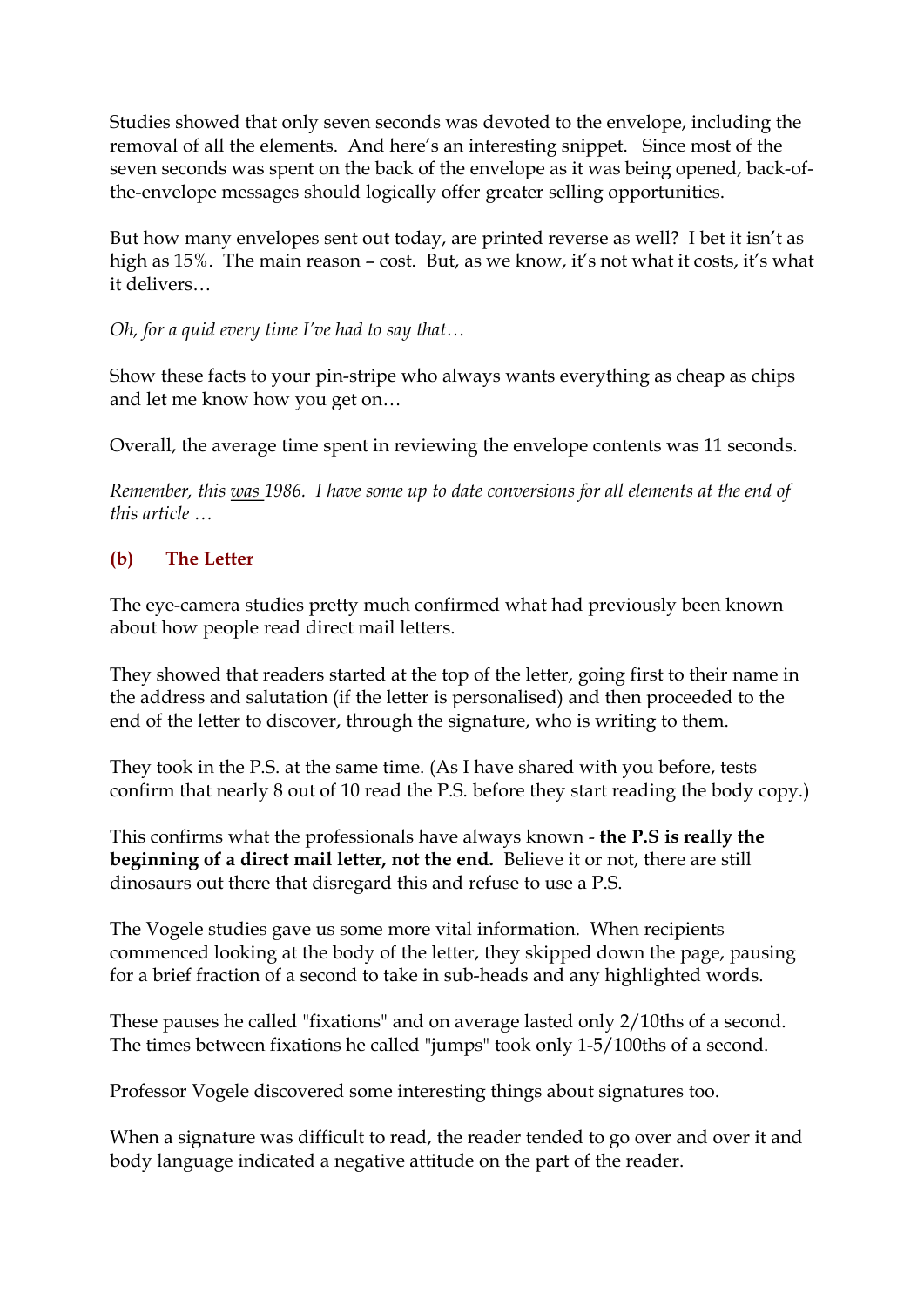This is very interesting and should scare some people out there half to death, whose signatures are scrawls or worse.

*…notably the buffoons at AOL who don't even put a name on their direct mail….*

The entire scanning process, including a quick look at the enclosures, averaged only 11 seconds per mailing. *Remember, this was 1986. More on this later…*

### **(c) Enclosures**

The studies showed no surprises in sequence. The letter was read first, with the most common order of readership being envelope, letter, enclosures and then the response device.

Before multiple enclosures were read, recipients scanned them all quickly.

Just as with letters, the copy on enclosures was scanned quickly with the average piece getting approximately 10 brief 'fixations'.

The pattern depended primarily on the positioning of graphic elements.

On a 4/6 pager, the normal eye path started with the reader entering at the upper left corner and then moving quickly to the upper right corner. The eyes then moved in a sideways "U" going slightly across the centre of the spread and then exiting at the lower right.

# **(d) Other Interesting Stuff**

(i) 80% of readers went to a vertical shape before a horizontal shape. But diagonal shapes were even more compelling. Circled areas were generally noted before square-cornered areas.

(ii) "bursts" got immediate attention, but generally for a very short period. It was clear though, that such elements can often be distracting since they have a tendency to keep drawing the eyes away from any copy that they may be reading.

(iii) "The Law of Proximity." Whatever was closest to an item, was perceived to be related to that item. Clearly then, it's important to place captions as close to pictures as possible. Remember, captions should always be below, or to the right of an picture or illustration, never above, or to the left.

(iv) Personalised response devices get more attention and generated greater response.

OK then, all fascinating stuff, I hope you agree. Research from the trenches, as it were, to really make you think.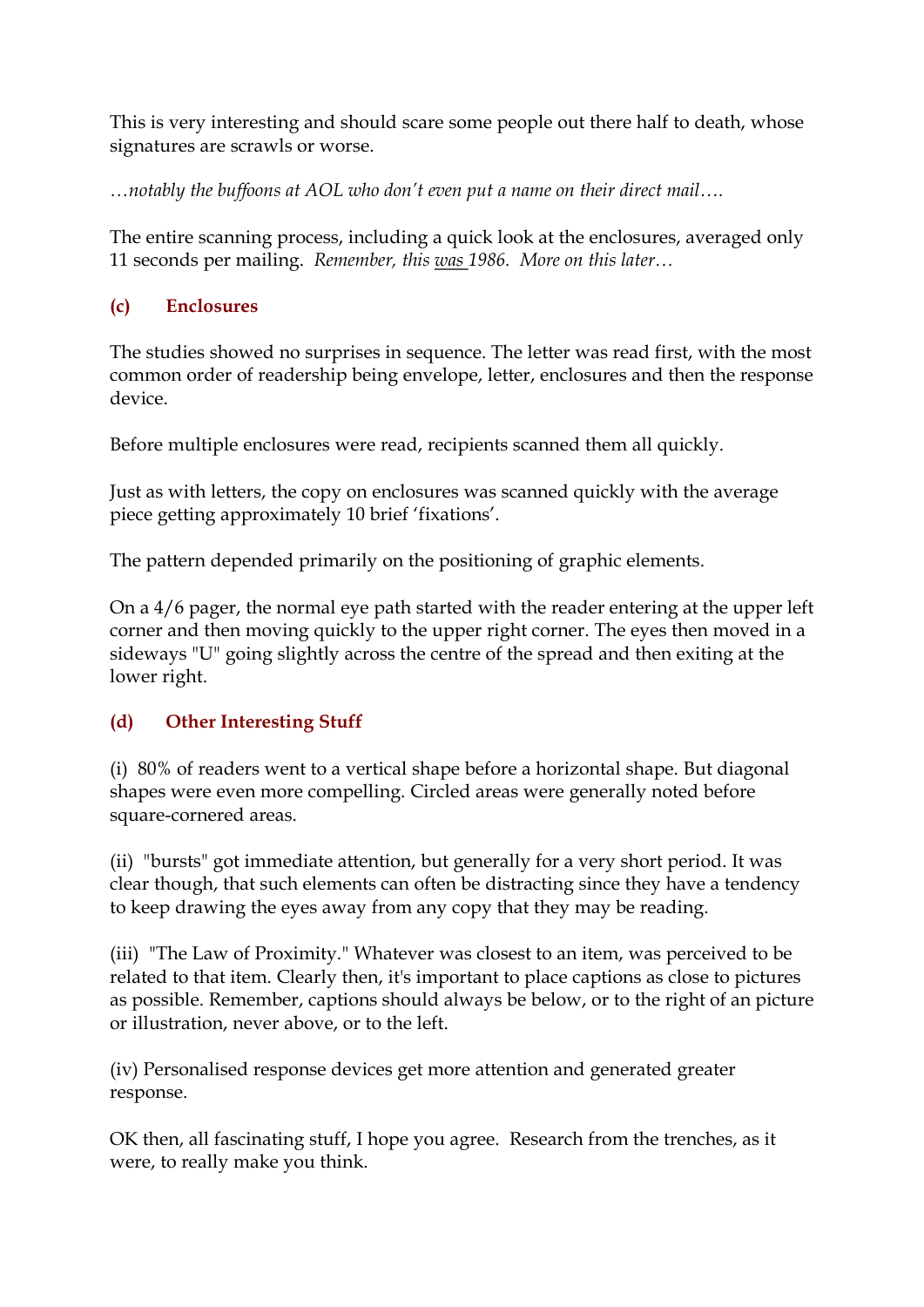And act, hopefully, otherwise you disregard it at your peril and join the majority with their heads in the sand...

But this research, as I have previously mentioned, *was* conducted in 1986 and an awful lot has happened since then.

So, let's look at the above in the context of where we are now – 2006. In my view, some of the above timings have changed dramatically, purely because our letterboxes and desks have been 'raped' over the last 20 years, by mass mailings put together and written by charlatans…

For what it's worth, here's my stab at where we are now…

*Q. How much time does the average person spend looking at the envelope?*

**A. Depends entirely on the words used. Overprinted front only 1.5 seconds. Printed front and reverse 4 seconds.** 

**1986 – 7 seconds. 2006 – 1.5 – 4 seconds**

*Q. Once a prospect opens the package, how long on average does he/she spend reviewing the contents before he/she decides whether to bin it or read on?*

**A. Completely dependent on the quality of the copy. End of story…** 

**1986 – 11 seconds 2006 – On average, 5.5 seconds**

*Q. How long do prospects scan enclosures?*

**A. Again, this depends greatly on the letter copy. If the letter, which as we know is read first, really interests the reader, then the enclosures will get a lot more attention. But, for the average crap pack of today, written badly, the timing is about the same as in 1986 two seconds on average made up of an average of 5 fixations each 2/10ths of a second, plus attention to any graphic elements.**

**1986 – 2 seconds 2006 – Crap pack, 2 seconds, well written pack up to 20 seconds**

To conclude, let's revisit some more facts. I know I've shared these with you before, but now seems the right time to restate, especially after the above data…

Those individuals you have selected for your forthcoming direct mail campaign, don't want to hear from you. They are not interested in you, your brand or your product.

Your 'positioning' is a bore to them. Your company philosophy sends them to sleep.

They are only interested in *themselves.*